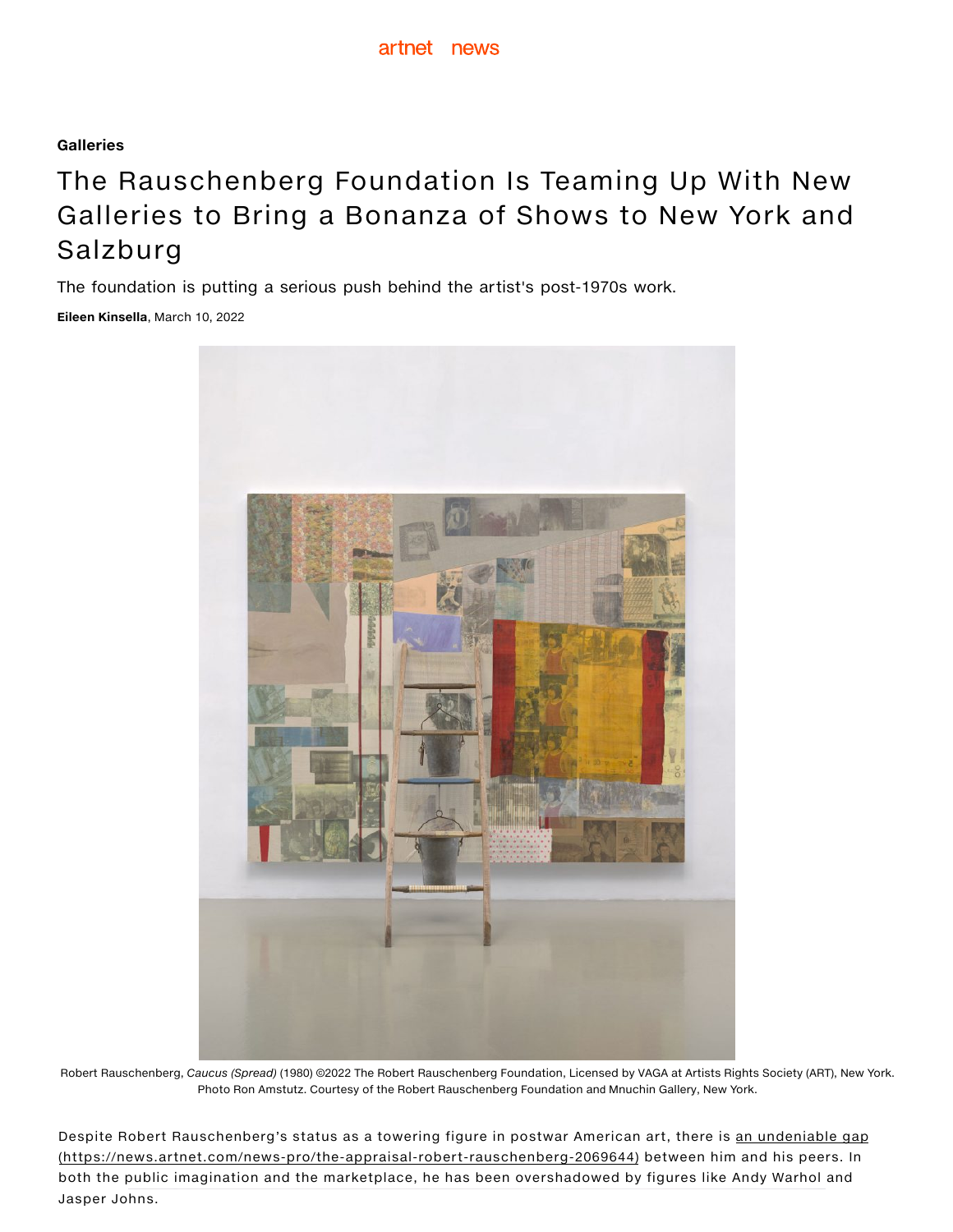Now, the Rauschenberg Foundation, which the artist established before his death in 2008, is hoping to ignite the enthusiasm of art lovers and buyers alike. This spring, the foundation is collaborating with three galleries— Gladstone and Mnuchin in New York and Thaddaeus Ropac in Salzburg—for focused shows that will "make visible the stylistic diversity and conceptual continuity of this radically inventive artist," the foundation said in a statement.

"It's probably safe to say that Bob is the greatest, best-known artist who is the least well understood," the foundation's director Kathy Halbreich told Artnet News. Halbreich believes this is, at least in part, because the artist possessed incredible stylistic range—and the art world prefers easy definitions.

"You're either this or that: painter or sculptor; performer or craftsman; tied to your place and reflective of it or purely global," she said. "Bob is an artist of 'both' and that makes it very hard for people to get their arms around, but it also makes him the perfect artist for today."



Robert Rauschenberg, Untitled (Venetian) (detail) (1973) © Robert Rauschenberg Foundation, Courtesy the foundation and Gladstone Gallery. Photography by Ron Amstutz

Rauschenberg's "Venetians" and "Early Egyptians" series, made between 1972 and '74, will be shown at both branches of Gladstone in New York. Made from everyday materials, they reveal the artist's often overlooked role in defining the history of post-minimalist sculpture.

Ropac, meanwhile, will show rarely seen clay works Rauschenberg made in Japan in the 1980s and '90s. Highlights from the second half of his career (1971–99), particularly works that blend painting and sculpture, will be shown at Mnuchin Gallery. Sales from the shows will support the foundation's programs.

The Rauschenberg Foundation has had a number of different galleries over the years. In 2015, it left Gagosian in favor of three representatives [\(https://www.nytimes.com/2015/04/17/arts/design/two-museums-to-host-pollock](https://www.nytimes.com/2015/04/17/arts/design/two-museums-to-host-pollock-black-pourings.html?ref=design)black-pourings.html?ref=design): Pace, Thaddaeus Ropac, and Luisa Strina. The foundation said in a statement that it now has no exclusive or formal relationship with any gallery, but "will continue to work with these galleries and others in ways that are mutually beneficial to the Rauschenberg legacy and foundation mission."

The foundation is also collaborating with top art advisor Allan Schwartzman, who recently formed his own firm after departing Sotheby's in 2020 [\(https://news.artnet.com/market/allan-schwartzmann-is-leaving-sothebys-](https://news.artnet.com/market/allan-schwartzmann-is-leaving-sothebys-1858617)1858617).

Halbreich is particularly excited to see Rauschenberg's work in new contexts. She recalled with delight spotting one of the artist's works hanging next to a Matthew Barney and Arthur Jafa in Gladstone's booth at a recent art fair. "Hallelujah," she said. "I don't want him next to Jasper Johns. I want him to be seen as prescient, giving people extraordinary permission and blowing open every way that we tend to want to define and constrain art."